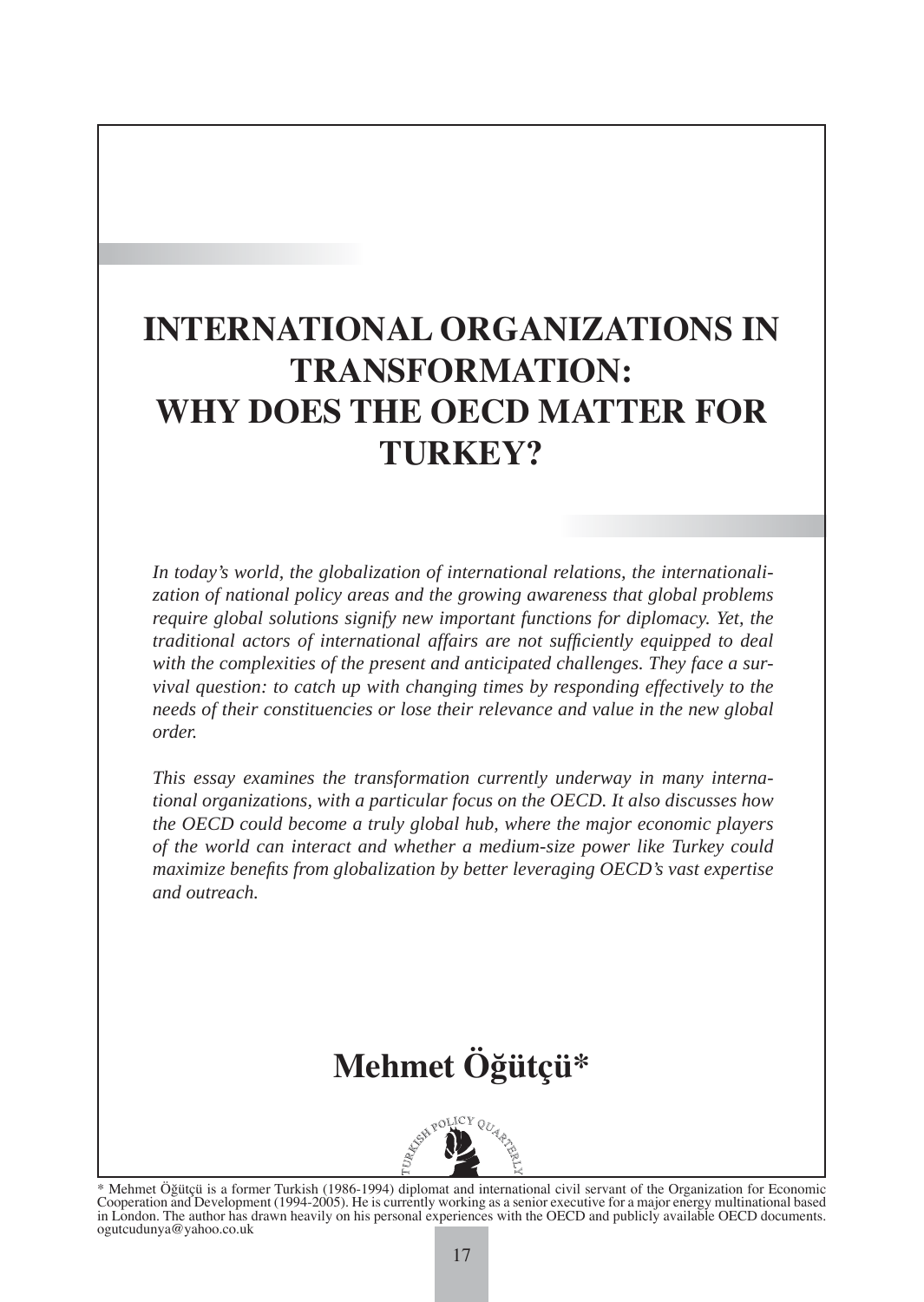The future shape of the global economy is a concern on everybody's mind. The reason is simple: the economic and political map of the planet has changed and it is increasingly clear that progress on major challenges will on mind. The reason is simple: the economic and political map of the planet has changed and it is increasingly clear that progress on major challenges will only be achieved by intensifying co-operation between the world's major and emerging players and by adapting the existing structures to make room for the newcomers. Otherwise, the risk of further fragmentation into regional blocs such as the Shanghai Co-operation Organisation, the NEPAD, the ASEAN, the BSEC and others will further increase.

Globalization has delivered significant progress. Under its influence the world economy has experienced one of its most dynamic expansions ever. International trade and investment flows have boosted interdependence and allowed developing countries to connect better to the global economy, lifting millions out of poverty. But, globalization has also made the world more complex by linking local and global concerns, by blurring the borders between national and international. The future of humankind is being shaped by issues that are beyond any nation's ability to address them.

For instance, global warming and rising sea levels, poverty and AIDS threaten us regardless of geography, nationality, ethnicity or religion, as do terrorism and the spread of weapons of mass destruction. Security, development and respect for human rights are inextricably linked. The debate and the decisions on reforms will largely determine whether or not mankind's global and regional institutions will be able to adapt to this rapidly changing world.

The free market global economy now means, we are all interdependent and sovereignity is no longer in control. An American company can design a product in India, manufacture it in Mexico using parts imported from around the world and sell it to Canadians through a British distributor using financial backing arranged in Hong Kong. The whole deal might have been created by a Turkish entrepreneur over a cellular telephone. The large multinational company is becoming less attached to the particular interests and values of its country of origin and does not feel responsible for solving demographic, environmental or regional problems. Displeased international investors can instantly transfer billions of dollars, bringing havoc upon a country's economy.

Globalization has weakened the ability of the nation-state to organize its domestic and external affairs and almost made national borders meaningless. There is the danger that a regional financial instability could lead to a global financial "melt down." In spite of potential dangers, the world economy is progressively growing and trade barriers are being reduced. The major economies are converging into at least three large regional trade blocks: the European Union, North America and Asia-Pacific. China, with economic growth of nine to thirteen percent per year, is now the world's second largest economy and it could be number one by 2030. India is not far behind.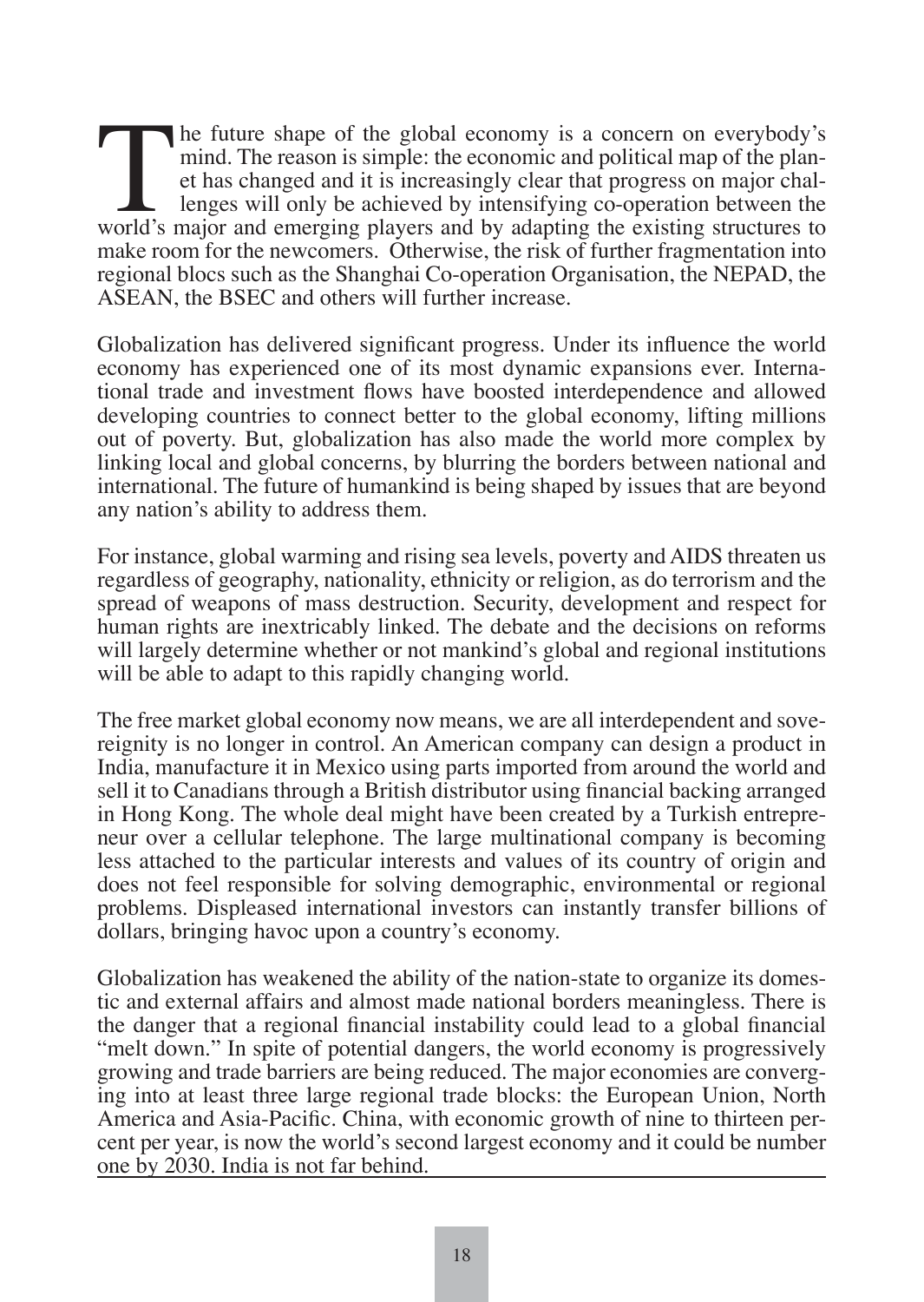#### *Multilateralism on the Move*

The United Nations is still the primary formal organization, no matter how weak and ineffective it might be, co-ordinating activities between states on a global scale and the only inter-governmental organization with a truly universal membership. With recent additions, the membership of the UN now totals 192 member states, nearly four times the number at its foundation in 1945. This multiplies the instances of possible interactions between states, still the primary, but no more the sole subjects of international relations.

At the same time some traditional categorizations have lost their meaning ("East versus West") or tend to forego significance ("North versus South"). Others are becoming essential: rich versus poor, inclusion or exclusion from the process of globalization, good governance versus undemocratic, dictatorial regimes.

More and more states are members of an increasing number of international organizations to which they delegate–to varying degrees– the administration not only of foreign policy but also of economic, social, environmental issues and other areas hitherto exclusively in the domain of national politics. Some states have clear federative structures and their federal entities are also, at least to a limited extent, active on the international scene. Regional structures often transcend national boundaries and become internationally relevant.

#### *New International Actors and Changing Diplomacy*

An emerging conventional wisdom is that diplomacy can no longer be considered only in terms of relations between states, but must now take account of wider relationships and modes of dialogue, involving increasingly significant entities such as regional and international organizations, multinational corporations, special economic zones, local and city government, advocacy networks and influential individuals. Geoffrey Wiseman proposes that "Traditional statecentred bilateral and multilateral diplomatic concepts and practices need to be complemented with explicit awareness of a further layer of diplomatic interaction and relationships."1

Many important areas of today's international relations (i.e. human rights, development cooperation, environmental politics, sustainable development and others) would be unthinkable without the active contribution of the NGO community. All in all, there are a multitude of different actors engaged in international affairs.

Today, international organizations and other entities are recognized as agents under international law. Business is vivacious across national and international borders; multinational enterprises can boast balance sheet numbers that, ually,

<sup>1</sup> Geoffrey Wiseman, "Polylateralism and New Modes of Global Dialogue," in Christer Jönsson and Richard Langhorne (eds), *Diplomacy,* Vol. III, London: Sage, 2004, pp. 36-57.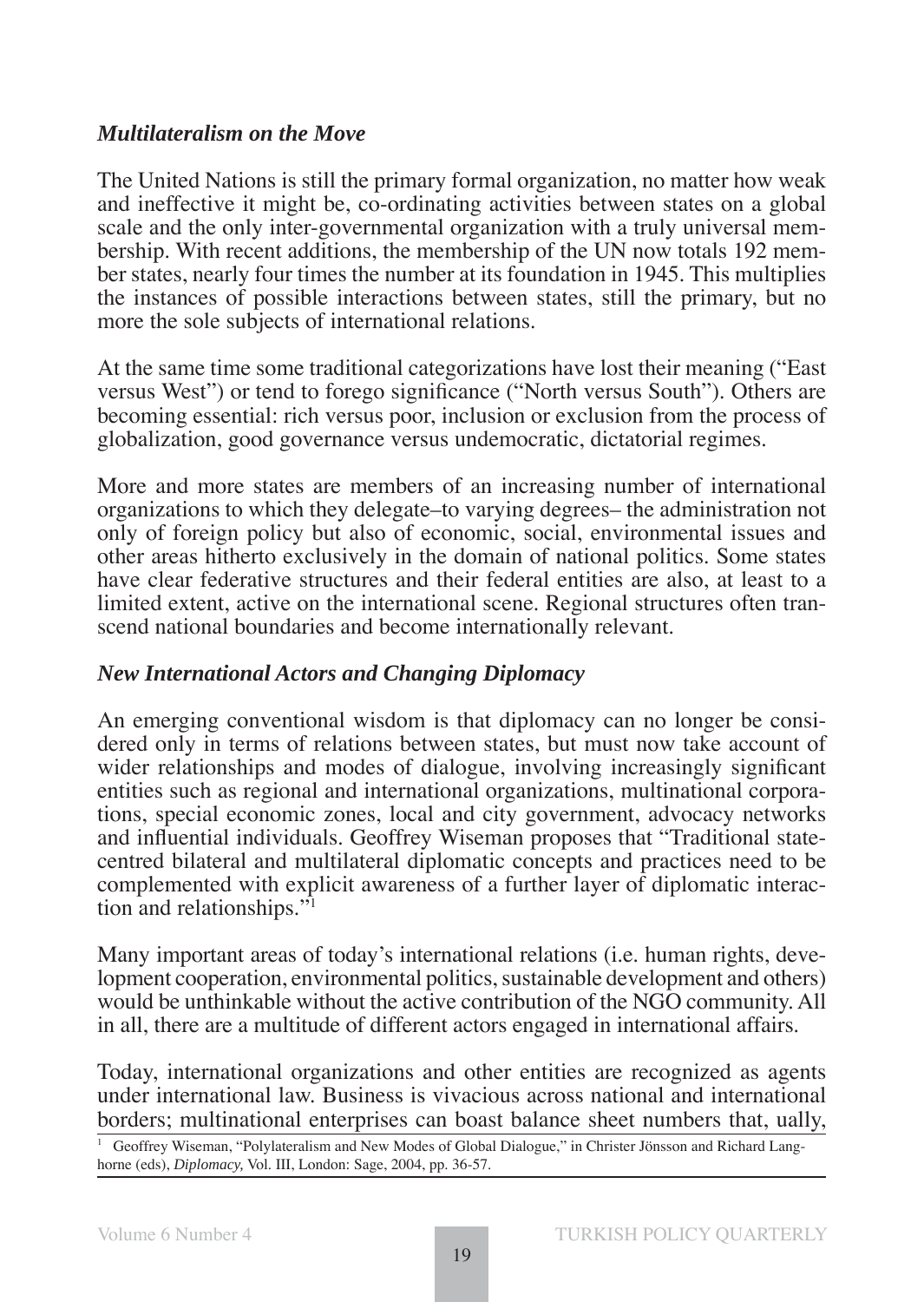individleave the GNPs of smaller and medium sized countries far behind. More than 15,000 NGOs directly involve themselves in international affairs.

Institutions like the International Red Cross, Amnesty International, Médecins sans Frontières, Greenpeace, Human Rights Watch and also religious organizations can receive strong international public support for their activities. The UN-organized World Conferences held at Rio, Vienna, Beijing, Cairo, Kyoto, Monterrey and Johannesburg have become examples for the active engagement of NGOs in international affairs.

Accordingly, the diplomat of the future will need to operate at the bilateral level, the multilateral level and increasingly, the polylateral level (relations between states and other entities). Diplomacy today, bilateral and multilateral alike, is vastly different than the 19th and 20th century. It will continue to evolve and change. The diplomat today is, above all, a communicator and mediator of positions of his/her own country *vis-à-vis* all sections of the politically informed public in the host country. The main business is no longer discreet and confidential dealings with the foreign ministry of the host country but public diplomacy aimed at explaining and canvassing support for positions among government circles, parliament, the political parties, business community, social partners, media and representatives of academic and cultural life.

Tomorrow's diplomacy will be even further removed from the famous pictures of the dancing Congress of Vienna, where the foundations for the structure of diplomacy for two centuries were laid. Diplomats have become 'managers of globalization', they are tasked to manage the 'global village' in which we live. Disarmament, arms regulations, the fight against international terrorism, crime and drug abuse, protection of human rights, prevention of climate change and desertification, promotion of sustainable development, conflict prevention, development cooperation, peace keeping, peacemaking, and peace enforcement, protection of foreign investments, foreign trade issues… the task list for these "managers of globalization" appears to be endless.

#### *OECD Already in Transformation*

The changes in the world economy have a strong impact on how international organizations such as the OECD operate and interact among each other. A few simple figures can serve to illustrate what they mean for the OECD. The share of OECD member countries in world GDP has been on decline. In 1975, the OECD countries covered close to 65 percent of world GDP. In 2005, this figure was 55 percent, while the BRICs' (Brazil, Russia, India, and China) share already exceeds 25 percent. Projections show that OECD member countries' share will fall below 50 percent in 10 years- unless they succeed in bringing the emerging, high-growth countries into OECD's ranks.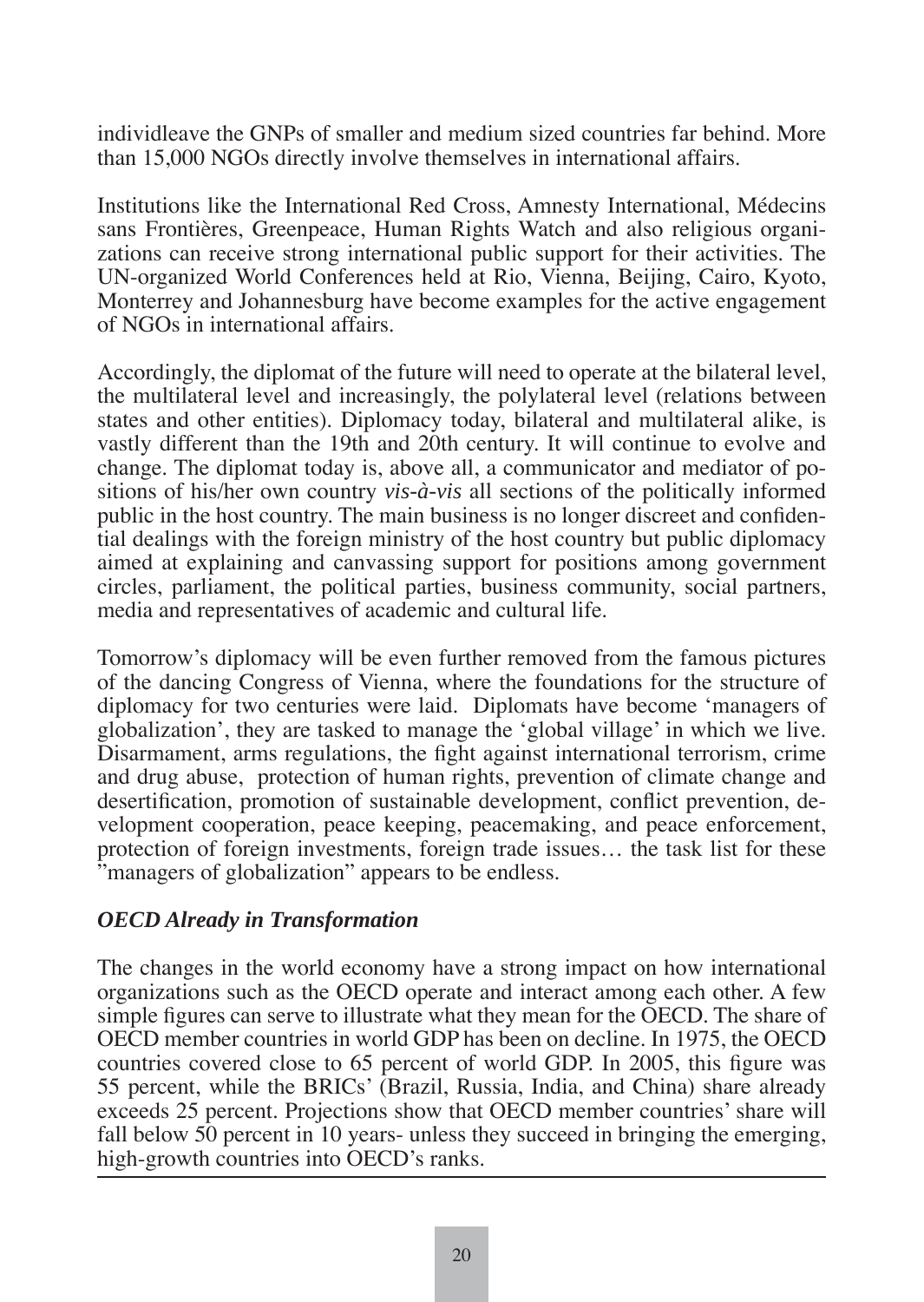#### *The "Rich Men's Club"*

The OECD groups 30 member countries of the industrialized world sharing a commitment to democratic government and the market economy. Best known for its publications and its statistics, its work covers economic and social issues from macroeconomics, to trade, education, development, science and innovation. In short, the OECD helps societies and governments manage globalization for the benefit of all. It does this through its studies, policy dialogue, policy recommendations and instruments.

The Organisation provides a setting where member and partner governments can compare policy experiences, seek answers to common problems, identify good practice and co-ordinate domestic and international policies. The mandate of the OECD is very broad, as it covers all economic, environmental and social issues. It is a forum where peer pressure can act as a powerful incentive to improve policy and implement "soft law" -non-binding instruments that can occasionally lead to binding treaties-.

While the OECD is and remains an intergovernmental organization, it collaborates closely, and increasingly so, with other stakeholders, notably business, labour, parliamentarians, civil society and academic circles. Because of the changing nature of government, and the changing nature of stakeholder groups in our society, an inter-governmental organization like the OECD needs to embark on extensive multi-stakeholder diplomacy.

Representatives of the OECD countries meet in specialized committees to advance ideas and review progress in specific policy areas. There are about 200 committees, working groups and expert groups. Some 40,000 senior officials from national administrations go to OECD committee meetings each year to request, review and contribute to work undertaken by the 2000 strong OECD secretariat, who collect data, monitor trends, and analyze and forecast economic developments. They also research social changes or evolving patterns in trade, environment, agriculture, technology, taxation and other areas. The OECD is also known as a premium statistical agency, as it publishes highly-comparable statistics on a very wide number of subjects.

Over the past decade, the OECD has tackled a range of economic, social and environmental issues while further deepening its engagement with business, trade unions and other representatives of civil society. For example, negotiations at the OECD about taxation and transfer pricing have paved the way for bilateral tax treaties around the world. Between 1995-1997, the OECD designed the much disputed Multilateral Agreement on Investment, which was rejected. It would have disburdened foreign investments of any claims on the part of the concerned regions and countries (also of social, environmental standards).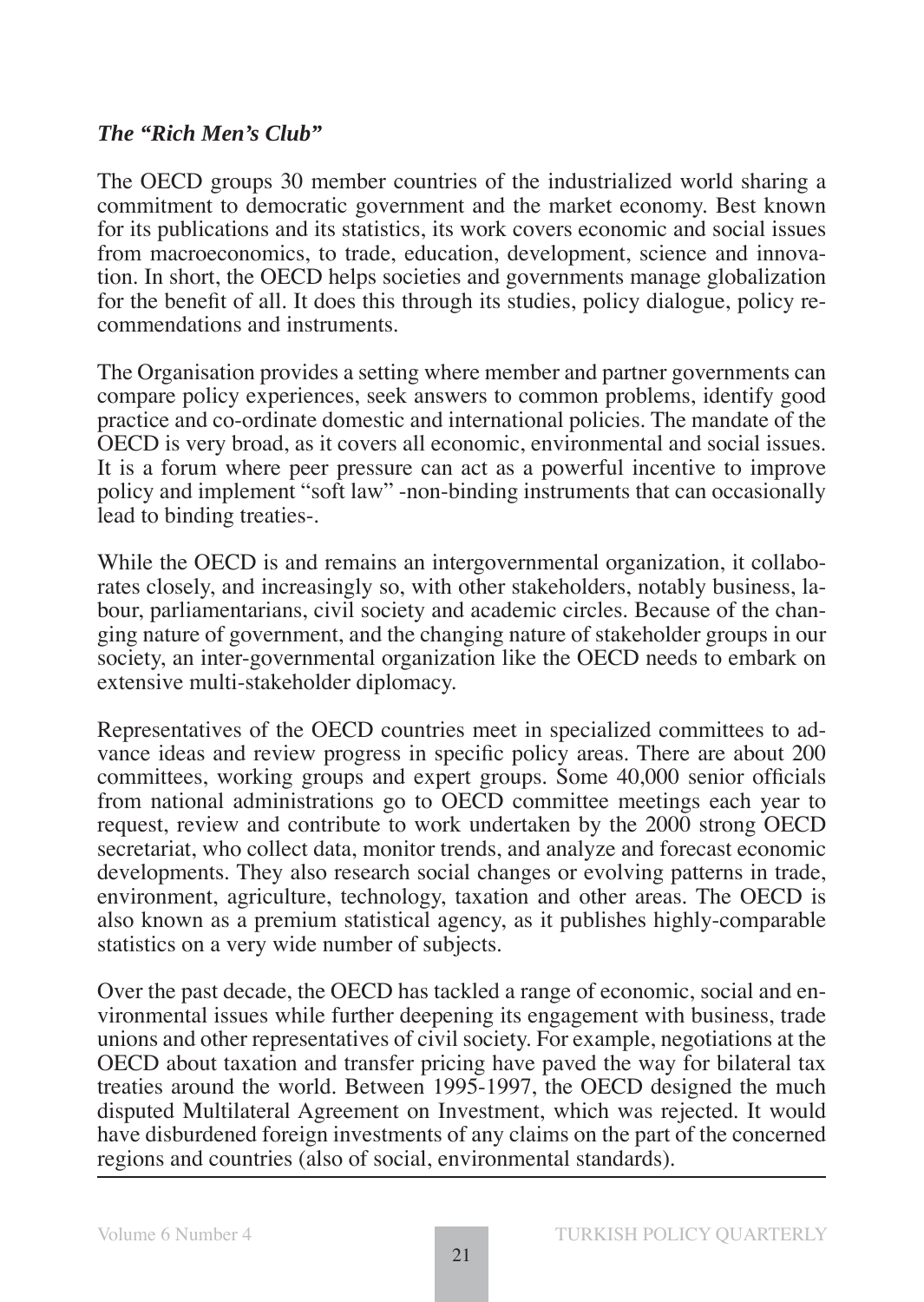Among other areas, the OECD has taken a role in coordinating international action on corruption and bribery, creating the OECD Anti-Bribery Convention, which came into effect in 1999. The OECD has also constituted a task force on spam, which submitted a detailed report, with several quite useful background papers on spam problems in developing countries, best practices for ISPs and e-mail marketers appended.

'Innovation' –seen as a capacity for non-trivial change– is a rare occurrence in international organizations. Another undervalued concept is 'good governance', now a central item on the agenda of the international economic organizations such as the IMF, World Bank, WTO, UNCTAD and OECD, but only in their dealings with member states and other stakeholders. The principles of accountability, participation, and transparency these institutions are applying to their cliéntele have not yet been as vigorously applied to their own governance.

Fundamental questions about the respective roles of the state and the market lie at the heart of the current debate about good governance and regulatory reform. Governments are grappling with a double challenge: they have to reduce obstacles to the dynamic market forces that drive efficiency and innovation in an increasingly competitive, globalizing economy and also they have to find more efficient ways to protect and promote important public-policy goals. Regulatory reform helps them deal with both. Reform can serve as a powerful stimulus to improved economic performance.

Considering the importance of international and supranational organizations, the internal reform processes in these administrations have yet to be systematically examined. Many important organizations, such as the European Commission, European Parliament, European Central Bank, OECD and several subsidiary organizations of the United Nations have, in part, begun to fundamentally renew their internal structures as well as their human resources and financial management.

To what extent are the current reforms in international organizations in line with the requirements of our times? What is the importance of internal reforms for the effective functioning of international organizations? Which areas of internal management (financial management, human resources, horizontal and vertical coordination structures) are leading the way in the observed reform processes? Where do we find the greatest deficits? Do we need a new framework of analysis to better understand the reform paths and reform deficits of international organizations? These are some of the questions that international institutions and various supranational bodies have been struggling to address effectively.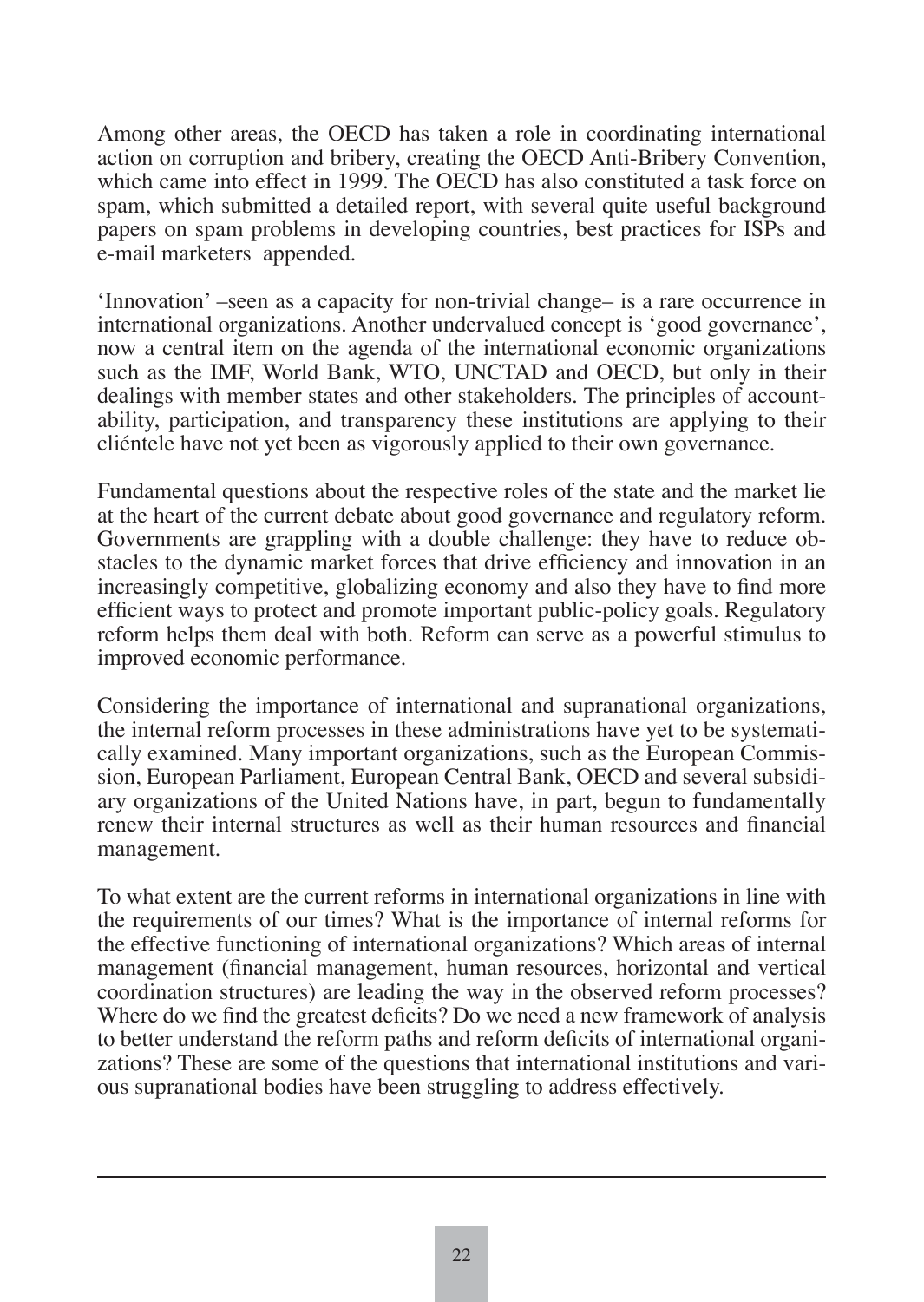#### *Where the OECD Can Contribute*

Meeting global challenges sometimes demands painful reforms. However, marshalling the political economy of reform is not easy. For instance, countries could learn from each others' experiences about policy design, communications and partnerships. The OECD has much to offer in this area and has decided to go beyond policy design and intensify its work in support of governments' reform efforts. It also helps promote the wider world economy to work better and in a more inclusive way.

A problem which does not recognize borders is climate change. OECD studies show that, to put us on the path to stabilizing greenhouse gases in the atmosphere (at about 450 parts per million in carbon dioxide-equivalents) would reduce global growth by only about one tenth of 1 percent per year (on average) from now to 2050. This is an affordable cost, given our expectations for growth and living standards in the coming years. The cost of inaction would be far higher. But how do we manage the transition to a low carbon world in an economically efficient and socially responsible manner? The right solutions require political will, from both developed and developing countries, as well as the best technical expertise. The OECD is helping put the post-2012 climate regime on a solid economic footing.

Reducing world poverty is another priority for the OECD, which is committed to help combat poverty to meet the Millennium Development Goals, through a multi-disciplinary approach, but also with specific instruments like its DAC Guidelines on poverty reduction.

Population aging and international migration are other interwoven global challenges. By 2030, the number of people of working age in the EU-25 is estimated to decline from 303 million to 280 million. Migration can help slow the erosion of population levels and alleviate the fiscal pressures caused by demographic transition in advanced economies.

Though crucial for competitiveness, productivity and progress, innovation is weak in too many countries. Governments need to 'harness the cross-cutting nature of innovation' from education and the supply of researchers, to intellectual property rights, public and private investment. A new OECD Innovation Strategy is being developed to provide a framework to help them.

Further free-trade is a gateway to progress. The Doha Trade Round, if successful, will improve many countries' development prospects. But there are challenges beyond Doha, in strengthening aid-for-trade, for example, adjusting to competition, liberalizing services or trading in a world criss-crossed by multilateral, bilateral and regional deals. Members will need the OECD's support in these areas, either.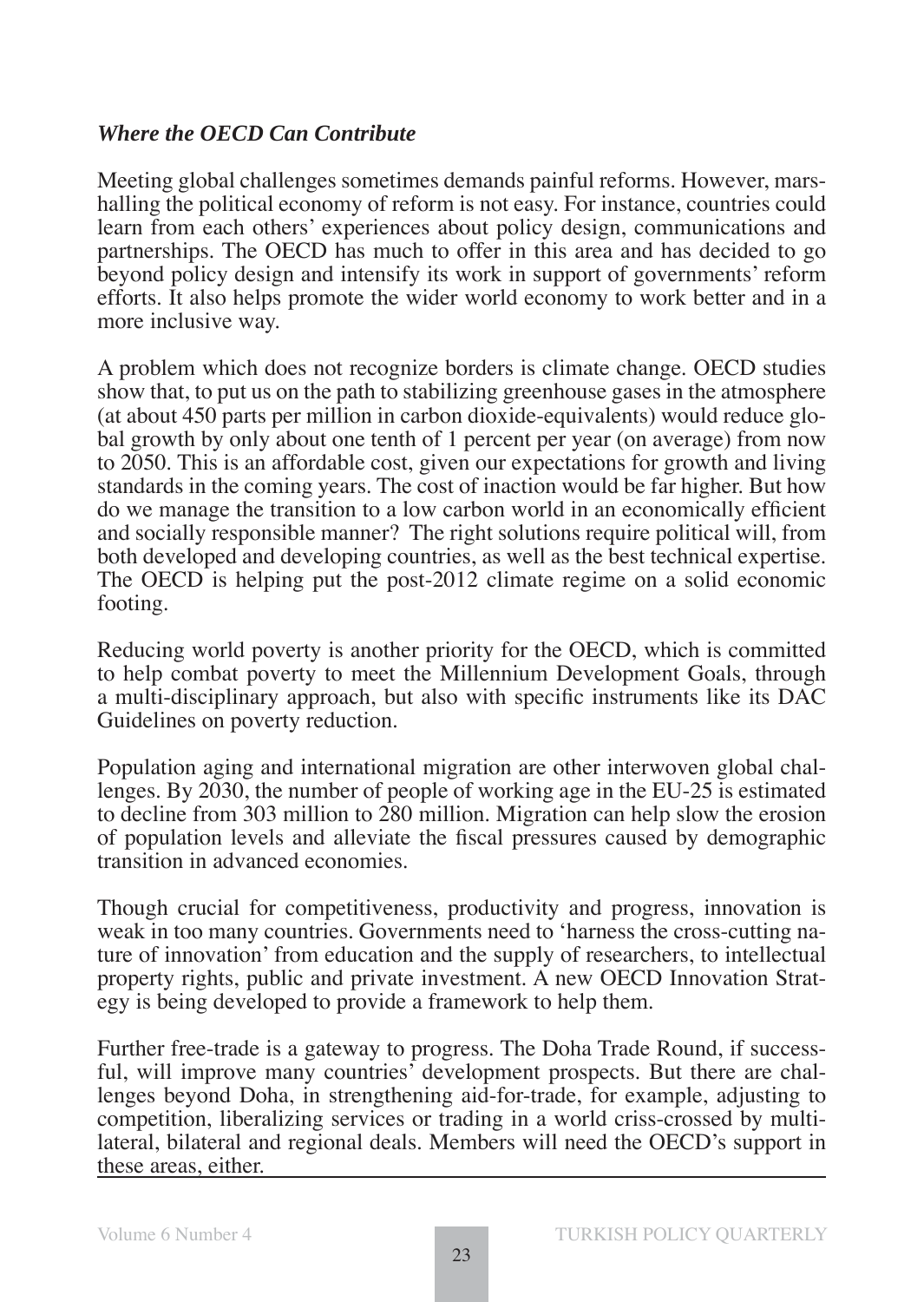



Growing bigger than you ever imagined possible comes down to choosing the right partner. A partner that holds a solid position in the top 20 largest European financial institutions. Ready with advice and support in 55 countries, Fortis offers all this and more with responsible solutions to finance the further growth of your company.

www.fortis.com.tr | 444 0 144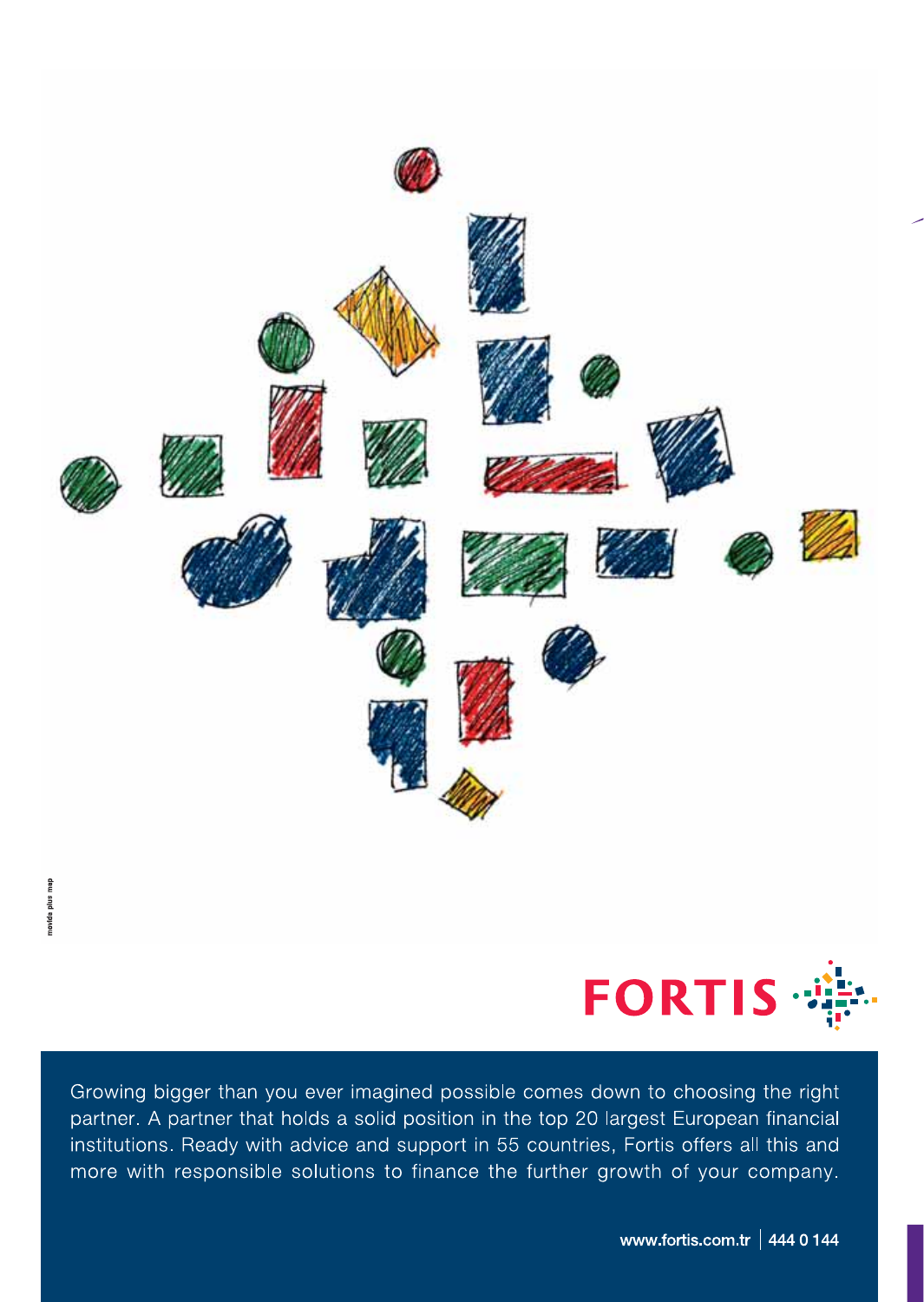# **Hayalleriniz YAPI KREDI KORAY** güvencesinde!









Mor Ada'ya TEM otoyolundan, Bahçeşehir ana giriş kapısının yan yolundan devam ederek, Atatürk Bulvarı üzerinden ulaşabilirsiniz.

#### Kazançlı yatırımın adresi Yapı Kredi Koray, vine düşlerinizi gerçekleştiriyor!

Özgün konseptleri hayata geçirerek kaliteli hizmeti felsefe edinen Yapı Kredi Koray, her projesiyle marka yaratmaya, hayallerinizi kazançlı birer yatırıma dönüştürmeye devam ediyor. Şimdi de Yapı Kredi Koray, doğanın renkleriyle ördüğü yeni bir dünyanın kapılarını sizlere açıyor.

54 dönüm arazi üzerinde 40 dönüm peyzaj alanı, "koru, meyve, çocuk, koku, meditatif" konseptler içeren eliptik bahçeleri ile Mor Ada, doğanın tadını çıkaracağınız bir dünya. Farklı bir yaşam felsefesiyle örülmüş içedönük mimari doku, fonksiyonel yapılandırılmış kat planları, çift cephe özelliği, titizlikle tasarlanmış sosyal tesisler ile Mor Adalı olma ayrıcalığını yaşayacaksınız.

Simdi: 1+1'den 4+1'e değisen bahce alternatifli daire secenekleri, 195,000 YTL'den başlayan fiyatlar ve uygun ödeme koşullarıyla Esenyurt'ta hayalini kurduğunuz yaşama sahip olabilirsiniz.

Ayrıntılı bilgi için sizleri satış ofisimize bekliyoruz.







www.yapikredikoray.com

Satıs Ofisi: Atatürk Bulvarı Esenyurt 34510 İstanbul Tel: (0-212) 322 02 02 (pbx) Faks: (0-212) 322 02 06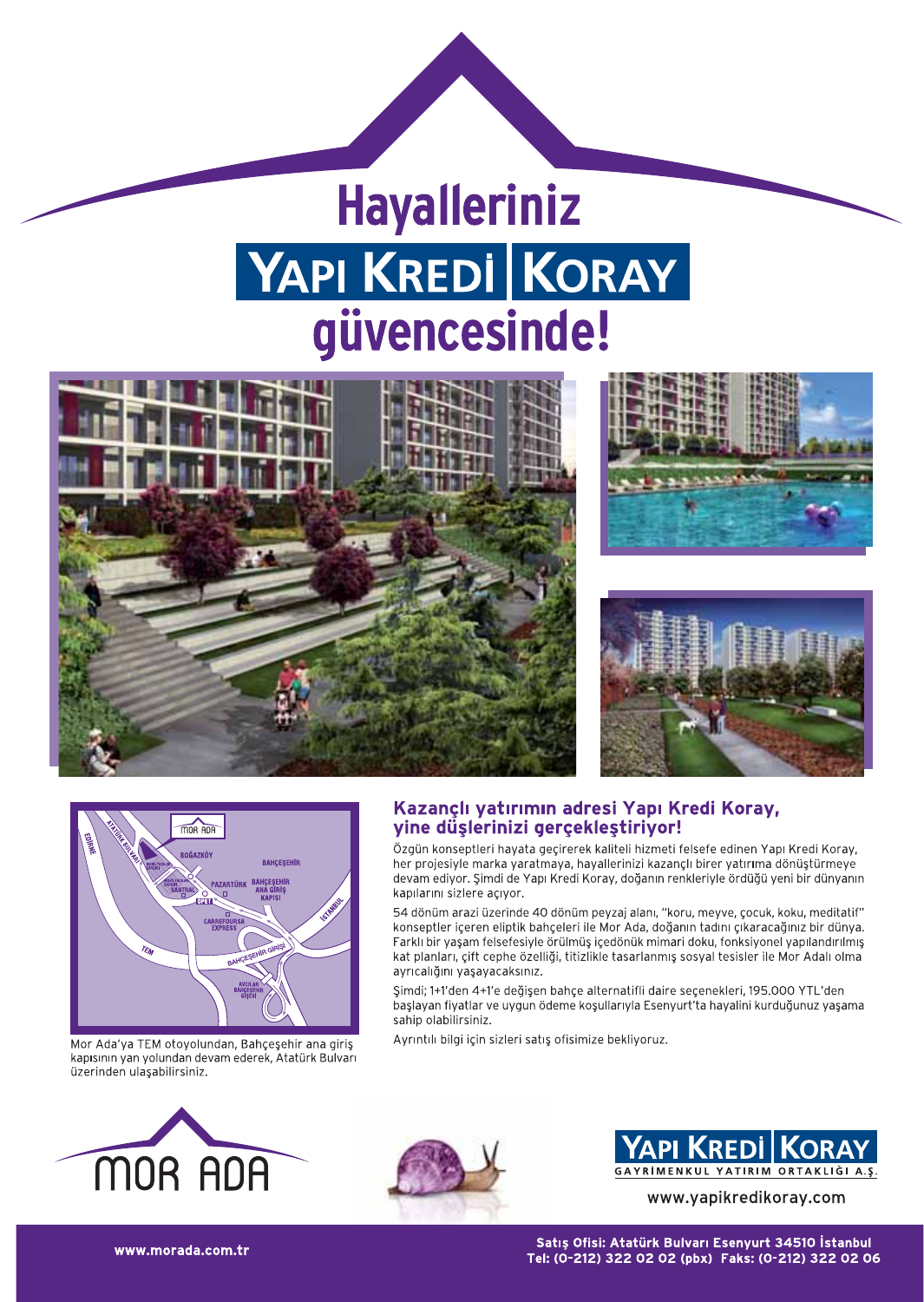And the OECD is also helping its members and many other countries alike to improve, for example, their education, tax regimes, investment environments and environmental policies.

Trade and development are important for engaging with global partners. But they are not sufficient. To strengthen their influence by promoting sound economic policies and good governance, the OECD needs to develop a more global structure which means talking about a broader membership and closer relations with economically strategic countries.

#### *OECD Enlargement and Enhanced Engagement*

Among the many important projects underway, the immediate challenge facing the OECD leadership and 30 member governments is implementing the Ministerial Council Decision of May 2007, namely to open negotiations for accession to the OECD with five emerging economies (Chile, Estonia, Israel, Russia and Slovenia) and to strengthen cooperation and engagement with the five major emerging economies (Brazil, China, India, Indonesia and South Africa) with a view to possible membership because these economies account for nearly half of the world's population, 15 percent of global exports and a combined GDP of 5.8 trillion dollars.

The four largest players in global financial markets (Arab petro-dollar investors, Asian central banks, hedge funds and private equity firms)–collectively called "the new power brokers"–have the positive effect of adding liquidity to global capital markets over the past six years. The assets they manage are expected to double to 20.7 trillion dollars by 2012. But the controllers of such massive amounts of money also pose significant risks to the global financial system and in drawing new regional political maps.

These countries are now the 'locomotives' of the world's growth. The OECD members believe that while the policies and activities of these countries have an impact on the OECD, the experience of good policy practices by OECD members could benefit them. OECD already collaborates closely with several of these countries, nevertheless would now like to forge a more structured relationship with them.

For the enlargement countries, the OECD will, in the near future, complete country specific road-maps listing criteria to be reviewed by the various OECD committees in order to assess each country's position with respect to the relevant OECD instruments, standards and benchmarks. On some of the key instruments impacting business, countries like Chile, Estonia, Israel and Slovenia are closer to the OECD standards than others, such as Russia.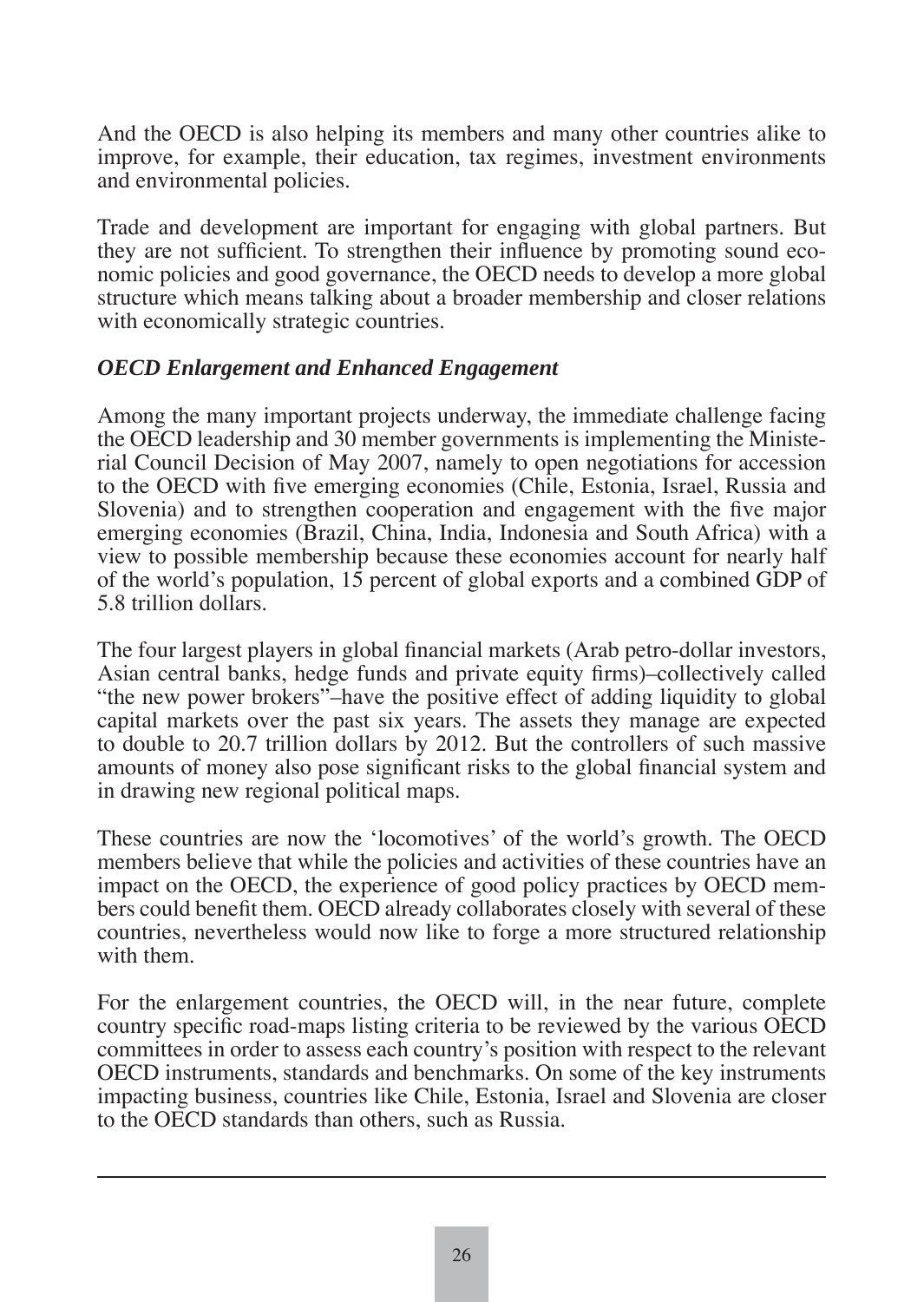It is generally expected that those relatively small but efficient market economies of Chile, Estonia, Israel and Slovenia will make swift progress in their negotiations with the OECD, leading to membership in a few years time. However, in the case of Russia, the accession process will likely take longer due to a number of difficult policy issues including non-economic ones; such as human rights problems, facing their government. In addition, Russia's accession to the WTO is considered to be a pre-requisite to its accession to the OECD. The committeebased negotiations will certainly provide enlargement countries with a valuable opportunity to learn and carry out reforms in such policy areas as investment regime, regulatory environment, corporate governance, competition, energy, environment and corruption.

Although it may take several years or longer to reach the final goal of accession through this Enhanced Engagement, these economies have become increasingly active in many of the key OECD committees. While they represent a group of major economic powers with many of the highest growth rates in the world economy, improvements in their policymaking and adoption of best practices in line with established standards and principles will not only greatly benefit each economy, but the global economy as well. It is important that the OECD deals with each country individually, as each economy is different in its structure and it is also important for the OECD to make the process transparent to business.

The OECD's relations with nearly 100 other non-member countries are broadening and deepening. This new configuration of the OECD will help it achieve useful solutions to the global problems it faces. The sub-prime crisis, for example, has revealed the remarkable vulnerability of the global financial markets. The current tax evasion scandal in Germany–regarding an issue on which the OECD had already set off the alarm some time ago–is another example that tests international co-operation. Financial regulators need to adapt fast to the rapidly changing financial landscape.

#### *OECD Responding to Turkey's Challenges*

I have always felt that Turkey fails to make best use of its membership and association with international organizations. Only the organizations with military  $(i.e. NATO)$  and financial  $(i.e. IMF)$  muscles have thus far managed to grab Turkish mandarins' attention. But, lately there has been a growing awareness of how a medium-size power like Turkey could increase its leverage in the global arena through the platforms and instruments offered by international organizations. The EU accession process offers a different path than that provided by intergovernmental organisations; hence, we will not treat Turkey's EU accession process in this paper.<sup>2</sup>

<sup>2</sup> See For the author's analysis on this matter, Ögütçü, Mehmet Turkey and the European Union: how to achieve a forward-looking and "win-win" accession by 2015? , *Collegium*, No. 31, Spring 2005.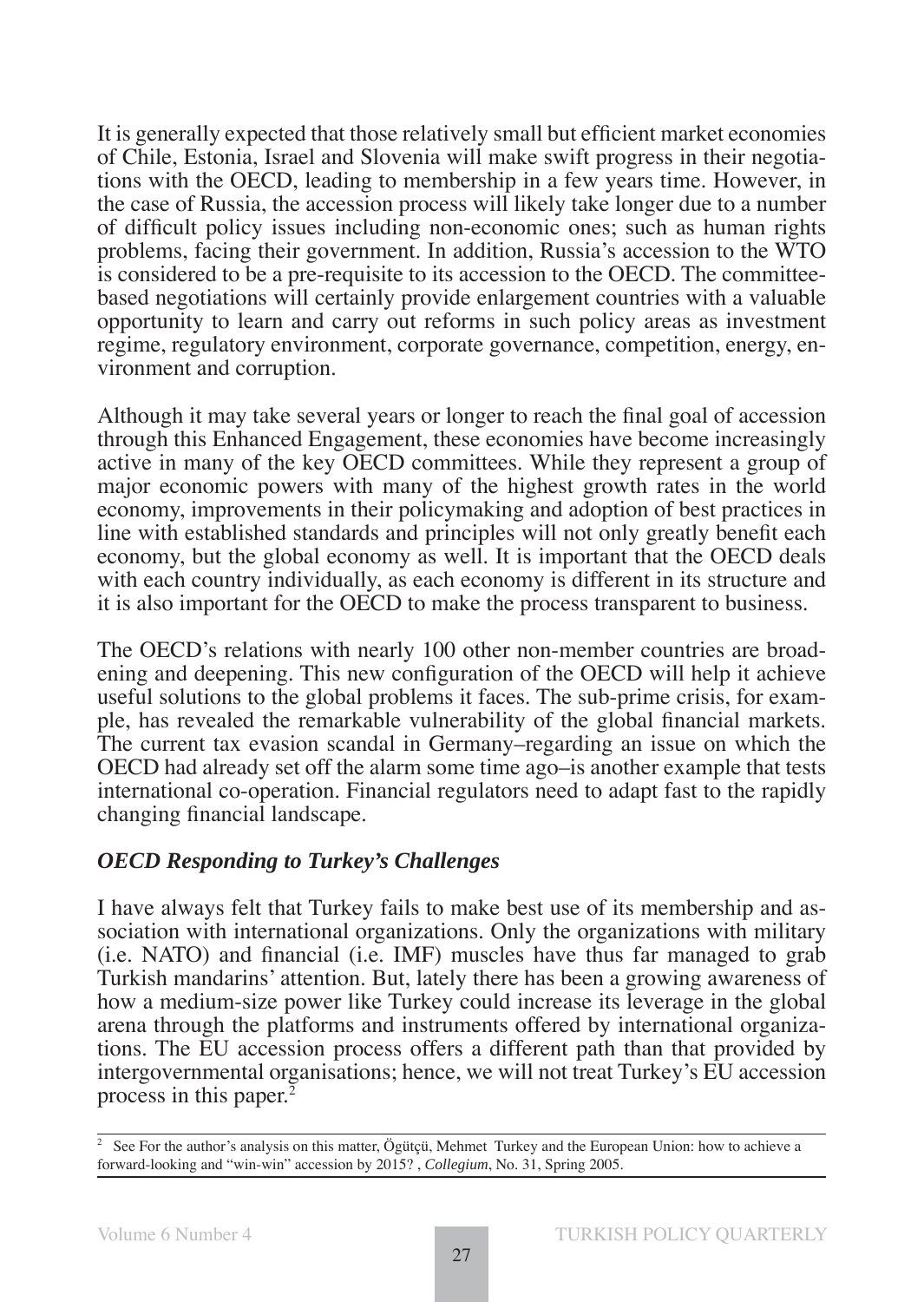Some of the challenges Turkey faces and which can be turned into her benefit from greater interaction with international organizations such as the OECD include, inter alia:

#### *Re-visiting Turkey's Development Model*

Turkey's economic fragility in terms of current account, foreign trade deficits, debt levels, ecological sustainability and competitiveness is considered to be a risk and barrier to further development. This compels intensive thought on the fundamentals of a new, home-grown approach of how to unlock Turkey's vast potential, overcome the frequent occurrence of crises and put Turkey on a sustainable, equitable and robust path of development. Hence, the "take or leave" recommendations, rather than imposed "pre-conditions" from OECD and other organizations, will help develop and implement proposals on how to chart such an integrated development strategy based on Turkey's natural advantages and international best practices.

#### *Strategic Technologies for Upgrading Turkey's Competitivenes*

Technology has already changed not only our lives but also the classical balance of power in the world economy and geopolitics. The new technologies, currently under development, will shape the future trends even more significantly. Such technologies include miniature, wireless, highly mobile, powerful, and personalized computing with network access, microscopic machines, measured in atoms rather than millimetres, genetics-based medical and health care, green integrated technology tackling global climate change and other energy/environmental concerns. Again, international organizations could help sketch out key emerging technologies in the making, which can enhance Turkey's efforts to frogleap towards the cutting edge of global competitiveness.

#### *Attracting "Quality" International Investment*

The OECD countries still provide the bulk of international investment. Foreign direct investment (FDI) flows are expected to increase over the next three years despite the concerns about global financial instability and protectionism in some countries. Greenfield investments (new establishment of affiliates in foreign countries) will be more commonly used as an entry mode into the developing economies, while investment in developed countries will more frequently take the form of mergers and acquisitions. A traditionally passive spectator of the FDI movements in the past, Turkey has achieved record levels of FDI inflows (20) billion dollars) in 2007 and strived hard to enhance the quality of investments. The OECD Investment Instruments, including the Policy Framework, which provides a non-prescriptive checklist of issues for consideration by any interested governments, engaged in domestic reform, regional co-operation or in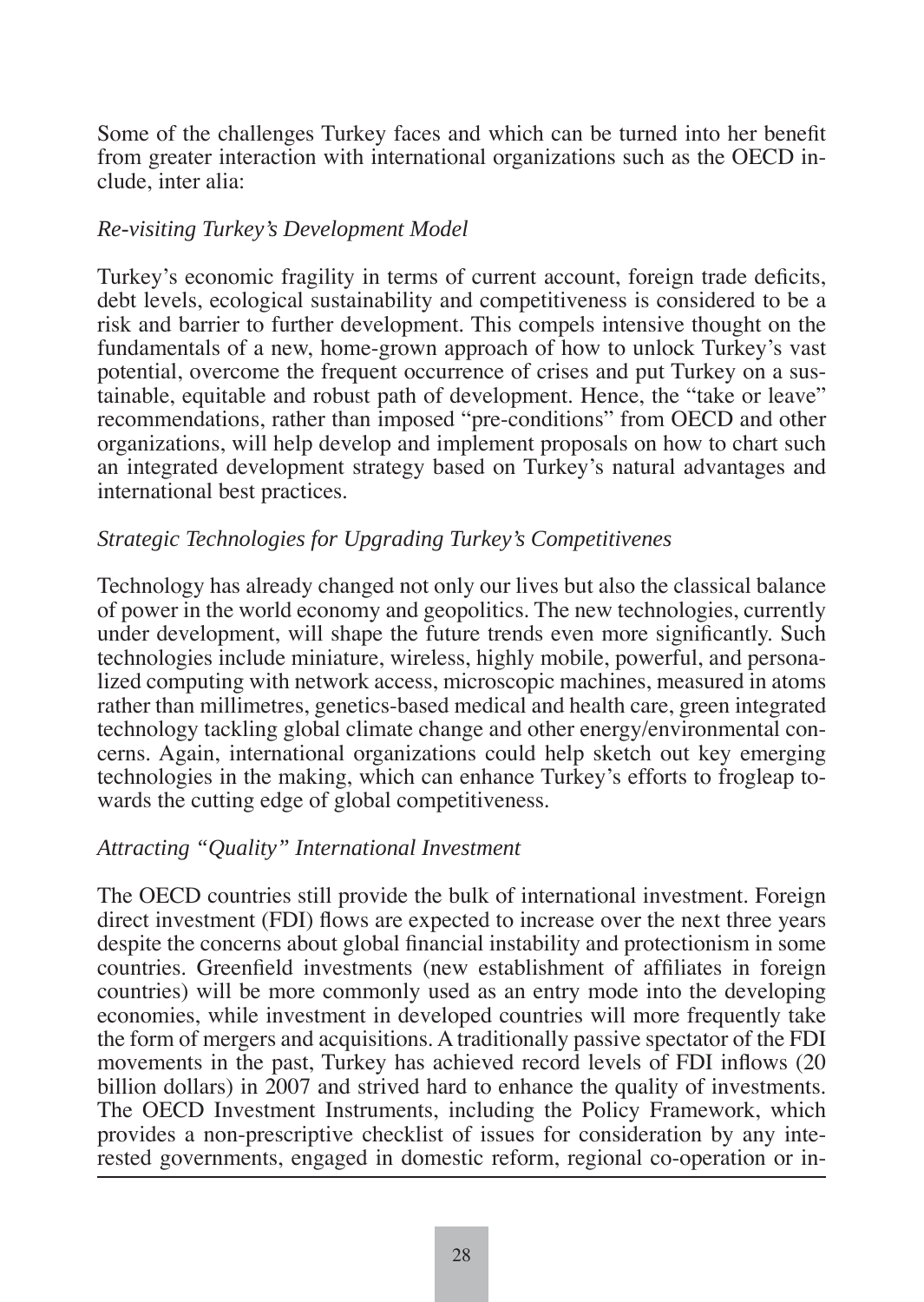ternational policy dialogue for attractive investment environment and enhanced benefits of investment to society, could contribute to Turkey's efforts to attract "quality" Greenfield investments, rather than largely mergers/ acquisitions and privatization as witnesses to date.

#### *Investing in Turkey's Energy Future*

Turkey will face severe power shortages from 2009 unless it mobilises massive investment – to the tune of 100 billion dollars by 2030. Private sector domestic energy investment will take on increased importance given the pace at which Turkey's energy demand is expanding and the magnitude of the investment requirement. There are plans to enlarge and improve electric power, gas infrastructure, nuclear power plants, with private- especially foreign-companies' participation. Energy intensity is still high, despite measures taken to increase energy efficiency. Turkey needs investment to use its existing energy resources more efficiently. International bodies such as IEA, WEC and World Bank Group could help address some of the aspects of the investment requirements and framework in the energy sector – such as the need for finance, risks, speedier approvals, and clarification of investors' rights.

#### *Life-long Education or Learning: How?*

Yes, Turkey has an education crisis. So does the world. Neither can solve these dilemmas in isolation. In a world of diverging standards, how sustainable can standard education be? In a world fast moving away from the production models and rules of the industrial revolution, can an education system that is itself a product of the industrial revolution be outmoded? Instead of preparing our children for tomorrow, we prepare them for yesterday. Education is a subject of the past. Learning is the subject of the future. The OECD, UNESCO and other bodies could put forth peer reviews on how Turkey's education system, designed to teach and disseminate 'long half-life' knowledge, can be reformed to serve the needs of a society increasingly demanding 'short half-life' knowledge.

#### *Fighting against Ageing*

The OECD has only been around for half a century but nevertheless is an ageing club. Just before it was set up in 1960, only one in twelve people was aged 65 and over on average in OECD countries. By 2005, this ratio had increased to one in seven. By 2050, the 65s and over will account for some 25 percent of the population in OECD countries. Future international migration of younger people is assumed to have only a limited contribution to changing population trends. However, while all OECD countries are experiencing an ageing population, there are large differences in the current and future population structures across countries. Based on current projections, a remarkable 40 percent of the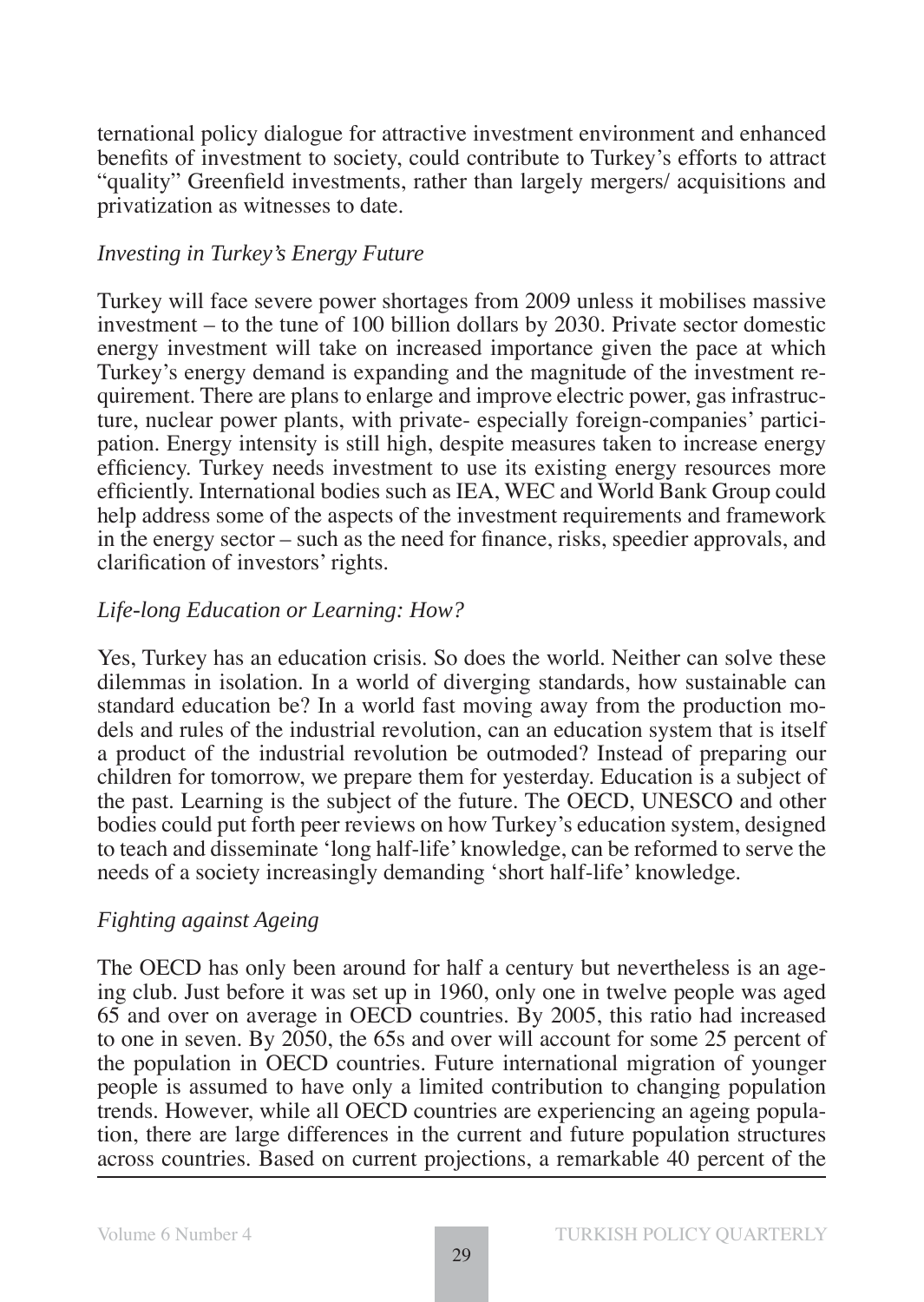Japanese population will be aged 65 or over in 2050. At present, one in five Japanese is in this age group. 'Old Europe' is starting to reflect its billing, too, with almost 20 percent of Germans currently in the 65 and over bracket, rising to nearly 30 percent in 2050. Slightly ahead in the ageing marathon is Italy, with the Greeks greying in third. The OECD's youngest countries, including the U.S. but also Iceland, Mexico, the Netherlands and Turkey, will only reach the current ageing of the "oldest" countries by 2030.

#### *Upgrade Turkey from a Mere Participant to a Full Player in World Tourism*

Turkey has made significant investment in tourism infrastructure and physical facilities but tourism management, human resource development and marketing are far from satisfactory. These are the main reasons for its being disadvantaged as a low-budget, all-inclusive tourist destination. There is a pressing need to rejuvenate Turkey's tourism fortunes in light of its comparative strengths. OECD, World Tourism Organisation and others could possibly contribute to how Turkey can take further steps to remain a key but fuller player and distinct brand in world travel and also what roles the public and private sector should play in making this come true.

#### *Prepare Turkey for EU Accession*

So much has been said about Turkey's 'bridging role' between the West and Middle East, Islam and Christianity, the OECD World and Third World–all portraying Turkey as a peripheral power poised to serve the western interests and exploit the so-called identity crisis which has long bedevilled the Turks. But this no longer is the case. There is a growing assertiveness in Turkey's economic dynamism, geopolitical repositioning and cultural renaissance, which the West gradually recognizes. The EU accession process was initially heralded as European leaders having finally made up their mind about Turkey's place in Europe, however the reality tells a different story. Some EU countries are trying to slow down the pace of Turkey's accession negotiations. The 'stick' seems to be the preferred instrument of 'taming' Turkey and the idea of a 'fictional' accession at the end of an 'open ended' process, weakens Turkey's resolve. The call for Turkey to join hands with its regional neighbours and a rising Asia is being heard more often than hitherto. The OECD could continue playing a useful role in upgrading Turkey's technical and governance standards and promoting regional integration, which will in turn enhance the accession process already underway on a separate track.

#### *Time Has Come for Turkish 'Energy Champions'*

At a time when energy wars are being fiercely waged in the international marketplace, attempts to create national energy giants or 'champions' have proliferated all around the world. The most recent example is the merger of Gaz de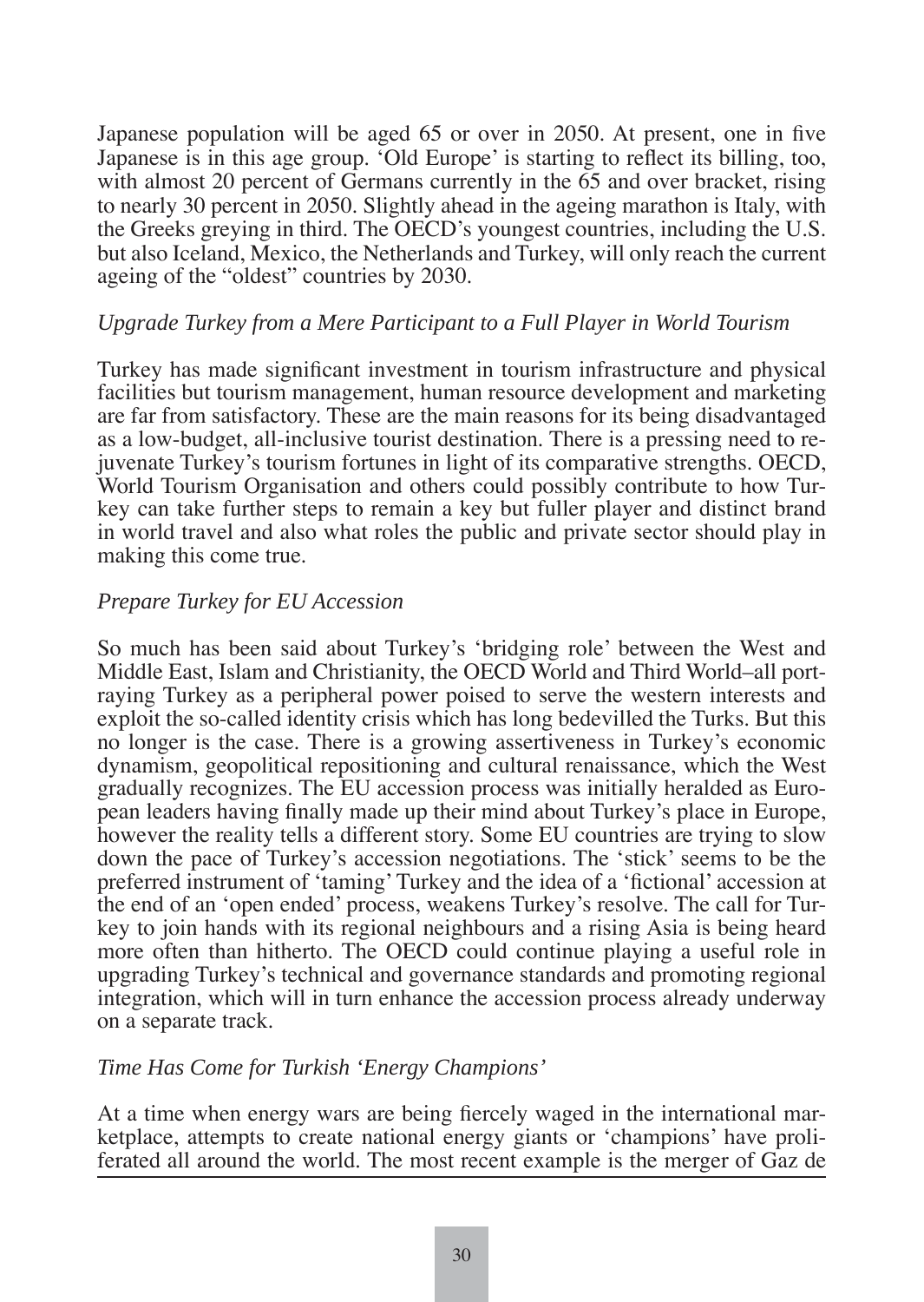France and Suez in France. The Spanish, Italians and Germans are also thinking and acting on the same wave-length, despite the numerous papers and measures undertaken by the European Commission to prevent monopolization through 'unbundling' of supply, generation, transmission and distribution in the single market.

It is not only resource-rich countries that are gaining the upper hand in the new energy game; industrialized importing countries are also resorting to what is called 'economic patriotism' to protect their strategic sectors. The expansion of government-owned companies from hydro-carbon importing developing countries such as China and India into oil and gas exploration activities on a global scale is gaining added momentum. There is no black-and-white answer to the question 'Should the economy be left to the functioning of the market players or is there a need for strategic direction from the state?' The rapidly changing economic, political and security realities usually dictate being pragmatic, leading to some sort of a third way between these two extremes.

Turkey, positioning itself as the 'hub', 'corridor' and 'terminal' in the region's supply and demand picture and desiring to maximize the value from such newly found roles, does not seem to have the right human resources of high calibre and the necessary corporate structure to implement its yet-to-be fleshed out strategic vision. There is so much disconnection between Turkey's rhetoric, human and physical resources and international reality. Hence, other countries' experiences and practices learned through international organizations would help Turkey create its own national energy champions to survive and succeed in this ongoing bitter global competition, without being subjected to the strait jackets of the WTO, OECD and EU.

#### *The Way Ahead*

With a U.S. economy flirting with recession, the Euro area losing stamina under a strong Euro, a barrel of oil above the 100 dollar threshold, international food and commodity prices reaching record levels and climate change intensifying, it looks like the world is heading into a turbulent zone. In such an atmosphere, it is all the more important that we are engaged in meaningful international dialogue through consensus-based, "honest broker" organisations such as the OECD.

There is a pressing need to re-tool the international organizations, so that they reflect the changing balance of power and address effectively the challenges of today's world, that keep changing. A frank, world wide debate is already on the way for the UN, based on the recommendations of its Secretary-General and the reports of the High-level Panel on Threats, Challenges and Change and the UN Millennium Project Team.

Not only the UN, but also other international organizations are at a crossroad and need re-engineering of their missions, staff, work programmes and resources.